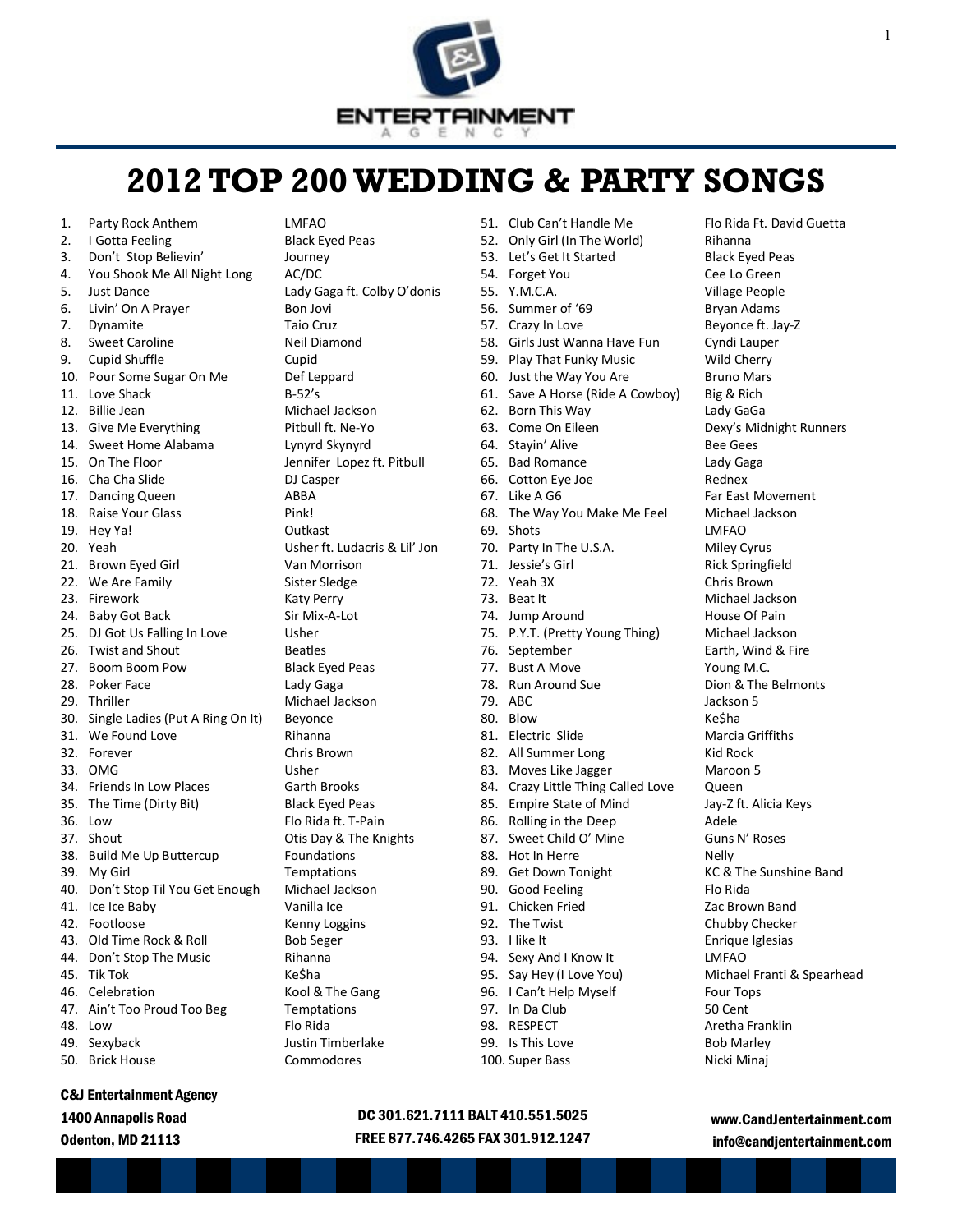

# **2012 TOP 200 WEDDING & PARTY SONGS**

101. Bottoms Up Trey Songz ft. Nicki Minaj 102. Stuck Like Glue Sugarland 103. Red Solo Cup Toby Keith 104. Teach Me How To Dougie California Swag District 105. Ring Of Fire **Johnny Cash** 106. Dirt Road Anthem Jason Aldean 107. Evacuate the Dance Floor Cascada 108. Teenage Dream Katy Perry 109. Right Round Flo Rida ft. Keisha 110. Telephone Lady GaGa ft. Beyonce 111. (I've Had) The Time Of My Life Bill Medley & Jennifer Warnes 112. Kiss Prince 113. We R Who We R Ke\$ha 114. Push It Salt-N-Pepa 115. Tonight (I'm Lovin You) Enrique Iglesias 116. Fire Burning Sean Kingston 117. U Can't Touch This MC Hammer 118. I will Survive Gloria Gaynor 119. Hey Baby (Drop it to the floor) Pitbull 120. Til The World Ends Britney Spears 121. Humpty Dance Digital Underground 122. Get The Party Started Pink 123. I Saw Her Standing There Beatles 124. What I Like About You Romantics 125. Do You Love Me Contours 126. I Feel Good James Brown 127. Apache Sugar Hill Gang 128. In The Mood Glen Miller 129. Suavemente Elvis Crespo 130. California Gurls Katy Perry 131. Poison Bell Biv Devoe 132. I Want You To Want Me Cheap Trick 133. Like A Prayer Madonna 134. Country Girl (Shake it) Luke Bryan 135. Let Me Clear My Throat DJ Kool 136. You're My First My Last... Barry White 137. Edge Of Glory Lady GaGa 138. Hey Soul Sister Train 139. Blame It Jamie Foxx Ft. T-Pain 140. Tonight, Tonight Hot Chelle Rae 141. Honey Bee Blake Shelton 142. Higher Taio Cruz 143. Knee Deep **Zac Brown ft. Jimmy Buffett** 144. I want You Back Jackson 5 145. How Sweet It Is James Taylor/Marvin Gaye 146. Beautiful Day **U2** 147. Now That We Found Love Heavy D. & The Boyz 148. Sex on Fire Kings of Leon 149. Gold Digger Kanye West Ft. Jamie Foxx 150. Sexy Chick David Guetta Ft. Akon

C&J Entertainment Agency 1400 Annapolis Road Odenton, MD 21113

152. Margaritaville Jimmy Buffett 153. Your Love is My Drug Ke\$ha 154. Down Jay Sean Ft. Lil Wayne 155. Boot Scootin' Boogie Brooks & Dunn 156. Macarena Los Del Rio 157. Grease Megamix Grease 158. I Wanna Dance With Somebody Whitney Houston 159. Red Red Wine UB40 160. White Wedding Billy Idol 161. Walk This Way **Australian Accommith** 162. Chicken Dance Various Artists 163. Take on Me A-Ha 164. Without You David Guetta ft. Usher 165. Hips Don't Lie Shakira Ft. Wyclef Jean 166. One More Time Daft Punk 167. Tainted Love Soft Cell 168. International Love Song Pitbull ft. Chris brown 169. Are You Gonna Kiss Me Or Not Thompson Square 170. Wild Thing Tone Loc 171. Boogie Shoes KC & The Sunshine Band 172. Last Friday Night Katy Perry 173. Super Freak Rick James 174. Signed Sealed & Delivered Stevie Wonder 175. Mustang Sally Wilson Picket/Commitments 176. Oh What A Night Frankie Valli & The Four Seasons 177. Smile Uncle Cracker 178. I Know You Want Me Pitbull 179. Wagon Wheel **Old Crow Medicine Show** 180. Do You Remember Jay Sean Ft. Sean Paul 181. Gettin' Jiggy Wit It Will Smith 182. Another One Bites The Dust Oueen 183. Get Low Lil Jon & The Eastside Boyz 184. Life Is A Highway Rascal Flatts 185. 1999 **Prince** 186. My Kinda Party **Jason Aldean** 187. Can't Get Enough Of Your Love Barry White 188. Baby Justin Bieber Ft. Ludacris 189. American Boy Estelle Ft. Kanye West 190. Mony Mony **Billy Idol** 191. Blister In The Sun Violent Femmes 192. Hold It Against Me Britney Spears 193. Umbrella Rihanna 194. Nothin' On You B.O.B. 195. Your Love The Outfield 196. More **Usher** 197. Dancing In The Dark Dev 198. Thank God I'm a Country Boy John Denver 199. It's Tricky Run DMC 200. Glory Days Bruce Springsteen

151. My Humps Black Eyed Peas

# DC 301.621.7111 BALT 410.551.5025 FREE 877.746.4265 FAX 301.912.1247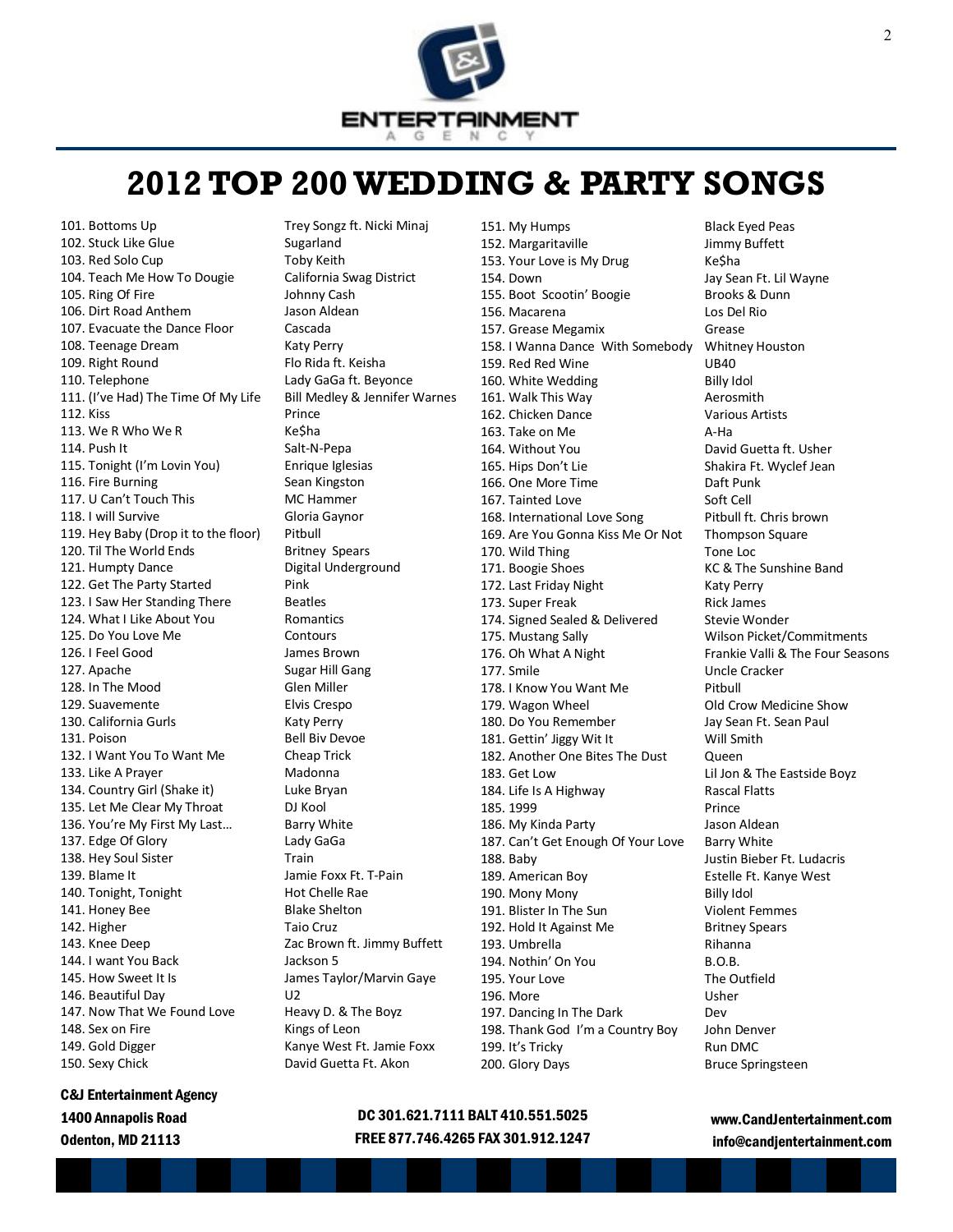#### **50's & 60's Hits**

shout Changes Court Changes Court Changes Changes Otis Day & The Knights Sweet Caroline Neil Diamond Jailhouse Rocks **Elvis Presley** Rock Around The Clock Bill Haley & The Comets Tequila The Champs Hang On Sloopy The McCoys At The Hop **Danny & The Juniors** Brown Eyed Girl Van Morrison  $\frac{1}{2}$  Twist & Shout Beatles Build Me Up Buttercup Foundations Sugar Pie Honey Bunch Four Tops Ain't Too Proud To Beg Temptations The Twist Chubby Checker RESPECT **Aretha Franklin** Run Around Sue **Dion & The Belmonts** Do You Love Me Contours I Feel Good James Brown Mustang Sally **Wilson Pickett** Louie, Louie **Kingsmen** Baby Love Supremes Signed Sealed & Delivered Stevie Wonder Soul Man Sam & Dave I Saw Her Standing There Beatles "You Can't Hurry Love The Supremes

# **70's Classic Rock**

Wonderful Tonight Eric Clapton Sweet Home Alabama<br>
Lynyrd Skynyrd Margaritaville **Margaritaville** Jimmy Buffett I Want You To Want Me Cheap Trick Walk This Way **Aerosmith** Piano Man Billy Joel Cecilia **Simon & Garfunkel** Tiny Dancer **Elton John** You're My Best Friend Cueen Just The Way You Are **Billy Joel** Paradise By The Dashboard Light Meatloaf More Than A Feeling **Boston** Only The Good Die Young Billy Joel American Pie **Don McLean** The Devil Went Down To Georgia Charlie Daniels Band Crocodile Rock Elton John Rock And Roll All Night Kiss The Joker Steve Miller Band You Are So Beautiful **Source Source Source Area** Joe Cocker Family Tradition **Family Tradition** Hank Williams, Jr. **My Sharona** The Knack Brown Sugar **Rolling Stones** Stuck In The Middle With You Stealers Wheel Simple Man Lynyrd Skynyrd Some Kind Of Wonderful Grand Funk Railroad Joy To The World Three Dog Night Take Me Home, Country Roads John Denver Do You Think I'm Sexy? Rod Stewart Born To Run Bruce Springsteen

C&J Entertainment Agency

1400 Annapolis Road

Odenton, MD 21113

# **70's Hits/Disco & Funk**

Dancing Queen ABBA We Are Family **Sister Sledge** Don't Stop Til' You Get Enough Michael Jackson Y.M.C.A. Village People Brick House **Commodores** Stayin' Alive **Bee Gees** Play That Funky Music Wild Cherry September Earth, Wind & Fire Get Down Tonight KC & The Sunshine Band I Will Survive Gloria Gaynor Can't Get Enough Of Your Love Barry White You're The First, The Last... Barry White Shake Your Booty **KC& The Sunshine Band** You Sexy Thing Hot Chocolate Boogie Shoes **KC & The Sunshine Band** Rapper's Delight Sugarhill Gang That's The Way (I Like It) KC & The Sunshine Band Copacabana (At The Copa) Barry Manilow Got To Give It Up Marvin Gaye Best Of My Love **Emotions** Ladies Night **Kool & The Gang** Super Freak Rick James Lady Marmalade LaBelle Funkytown **Lipps** Inc.

# **80's Rock/New Wave**

Don't Stop Believin' Same Management Stop Believin' Management Stop You Shook Me All Night Long AC/DC Livin' On A Prayer Bon Jovi Love Shack B-52's Pour Some Sugar On Me Def Leppard Footloose Kenny Loggins Girls Just Want To Have Fun Cyndi Lauper Summer of '69 Bryan Adams Jessie's Girl **Rick Springfield** Come On Eileen **Dexy's Midnight Runners** Like A Prayer **Madonna** Take On Me A-Ha Blister In The Sun Violent Femmes I Love Rock N' Roll **I** Joan Jett & The Blackhearts Walking On Sunshine Katrina & The Waves Take Me Home Tonight Eddie Money Prour Love **Contract Contract Contract Contract Contract Contract Contract Contract Contract Contract Contract Contract Contract Contract Contract Contract Contract Contract Contract Contract Contract Contract Contract Con** Holiday Madonna Tainted Love Soft Cell Dancing With Myself **Billy Idol** Just Like Heaven **Cure** Never Gonna Give You Up Rick Astley Welcome To The Jungle Guns N' Roses A Little Respect **Example 2 Example 2 Prasure** I Melt With You Modern English Faith **Faith** George Michael 99 Red Balloons Nena Everybody Have Fun Tonight Wang Chung Addicted To Love **Robert Palmer** 

DC 301.621.7111 BALT 410.551.5025 FREE 877.746.4265 FAX 301.912.1247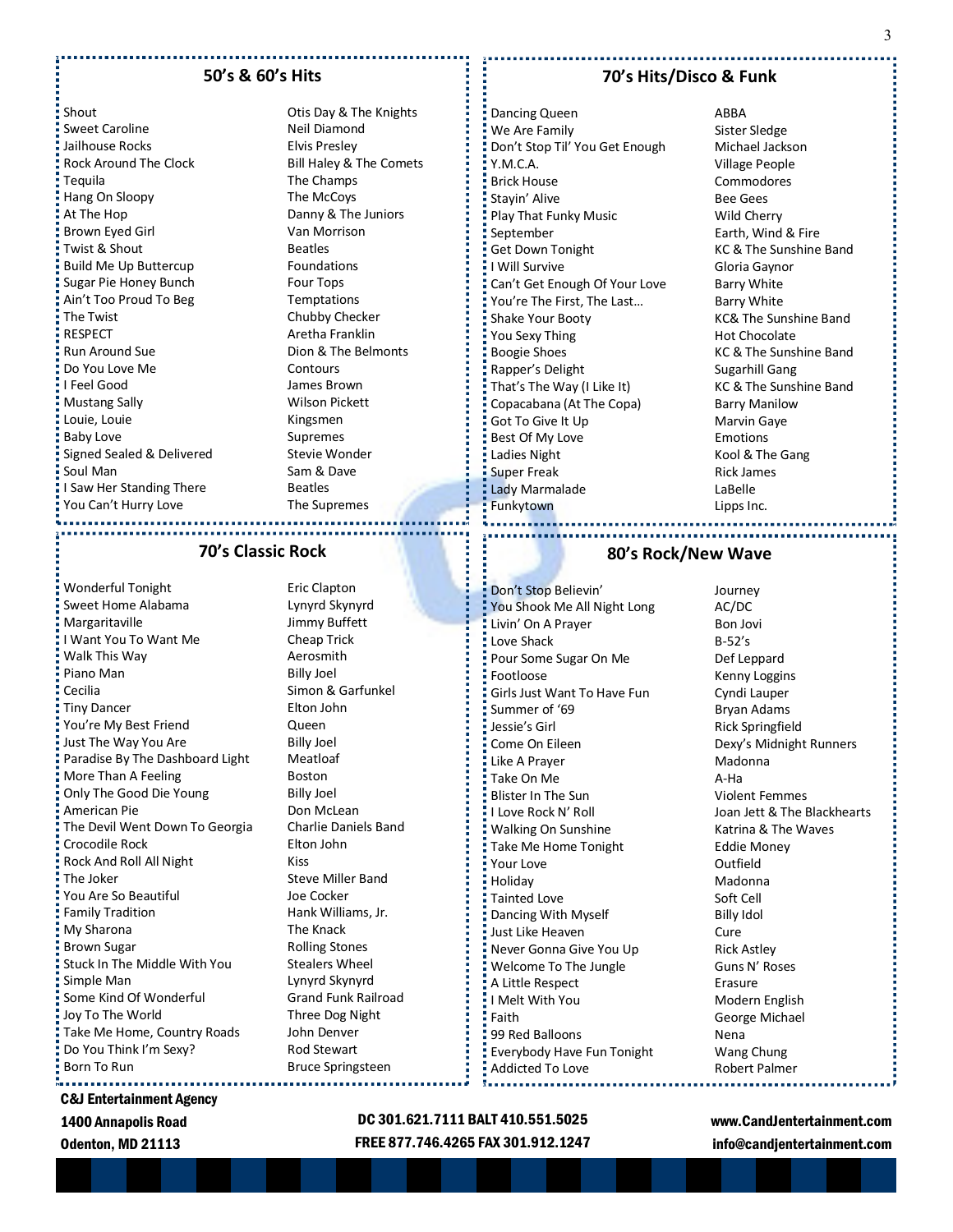### **80's & 90's R&B Old School/Hip Hop**

Baby Got Back Sir Mix-A-Lot Got Your Money **ODB** ft. Kelis Ice Ice Baby **Vanilla** Ice Jump Around **House of Pain** U Can't Touch This MC Hammer Getting' Jiggy Wit It Will Smith The Humpty Dance Digital Underground This Is How We Do It Montell Jordan Poison Bell Biv Devoe California Love 2Pac ft Dr. Dre Tootsee Roll 69 Boyz Let Me Clear My Throat DJ Kool Hypnotize Notorious BIG Motown Philly **Boys II Men** Push It Salt-N-Pepa Da Butt **EU** Rump Shaker Wreckx N' Effect Whoomp! There It Is Tag Team C'mon Rid The Train **Quad City DJ's** The Choice Is Yours **Black Sheep** Let's Get Married (Remix) Jagged Edge Bust A Move Young MC **Wild Thing Communist Communist Communist Communist Communist Communist Communist Communist Communist Communist Communist Communist Communist Communist Communist Communist Communist Communist Communist Communist Communist It Takes Two Rob Base& DJ EZ Rock** <u>Filter</u> Too Close Next Here Comes The Hotstepper Ini Kamoze Funky Cold Medina Tone Loc Regulate Warren G Good Vibrations **Marky Mark** Ghetto Supastar Pras ft. ODB, & Mya

Mo Money Mo Problems Notor. BIG ft Puff Daddy & Mase

# **Top 40 Hits from the 2000's**

Evacuate The Dance Floor Cascada Hot N Cold Katy Perry Rock Your Body Justin Timberlake The Way I Are Timberland ft Keri Hilson Live Your Life T.I. ft Rihanna Mr. Brightside The Killers Whatever You Like T.I. Everytime We Touch Cascada Paper Planes M.I.A. Say Aah Trey Songz ft Fabulous American Boy Estelle ft Kanye West Hotel Room Service **Pitbull** Temperature Sean Paul **Bulletproof** La Roux Toxic **Britney Spears** Shake It Metro Station So What **Pink** Stronger **Kanye West** The Way You Move **The Way You Move** 

Let It Rock Kevin Rudolf ft Lil Wayne Promiscuous Nelly Furtado ft Timberland **Get Low Lil Jon & The Eastside Boyz** 

#### **Ballads/Slow Songs**

At Last **Etta James** Lucky Jason Mraz & Colbie Caillat Bless The Broken Road Rascall Flatts You Are The Best Thing Ray Lamontagne You And Me **Dave Matthews Band** Marry Me Train Someone Like You **Adele** Luckiest Ben Folds Marry You **Bruno Mars** I Do Colbie Caillait Just A Kiss Lady Antebelum Me And You **Kenny Chesney** Better Together **Galactic Contract Contract Contract Contract Contract Contract Contract Contract Contract Contract Contract Contract Contract Contract Contract Contract Contract Contract Contract Contract Contract Contrac** Wonderful Tonight **Eric Clapton** I'm Yours Jason Mraz Making Memories Of Us **Keith Urban** What A Wonderful World Louis Armstrong Lost In The Moment Big & Rich Someone Like You **Van Morrison** When You Say Nothing At All Alison Krauss I Could Not Ask For More Frank Edwin McCain Into The Mystic **Van Morrison** The Lifehouse Lifehouse By Your Side Sade Have I Told You Lately **Rod Stewart** The Way You Look Tonight Frank Sinatra It Had To Be You Harry Connick, Jr. In Your Eyes **Peter Gabriel** Crazy Love Van Morrison Feels Like Home Chantel Kreviazuk Unchained Melody **Righteous Brothers** I Don't Want To Miss a Thing Aerosmith Faithfully **Faithfully Journey** Come Away With Me Norah Jones Fly Me to The Moon Frank Sinatra She's Everything Brad Paisley It's Your Love Tim McGraw Crazy Girl Eli Young Wonderful Tonight **Example 2** Eric Clapton All My Life K-Ci & JoJo My Wish **Rascal Flatts** Everything I Do Bryan Adams My Best Friend Tim McGraw That's Amore **Dean Martin** When a Man Loves a Woman Percy Sledge Amazed Lonestar Let's Stay Together **Al Green I'm Yours Communist Communist Communist Communist Communist Communist Communist Communist Communist Communist Communist Communist Communist Communist Communist Communist Communist Communist Communist Communist Communist C** Can't Help Falling In Love Elvis Presley Make You Feel My Love **Adele** Forever Ben Harper First Day Of My Life Bright Eyes When You Got a Good Thing Lady Antebelum Somewhere Over The Rainbow Iz This Years Love David Grey I Cross My Heart George Strait

**Then** Brad Paisley

C&J Entertainment Agency

1400 Annapolis Road

Odenton, MD 21113

# DC 301.621.7111 BALT 410.551.5025 FREE 877.746.4265 FAX 301.912.1247

÷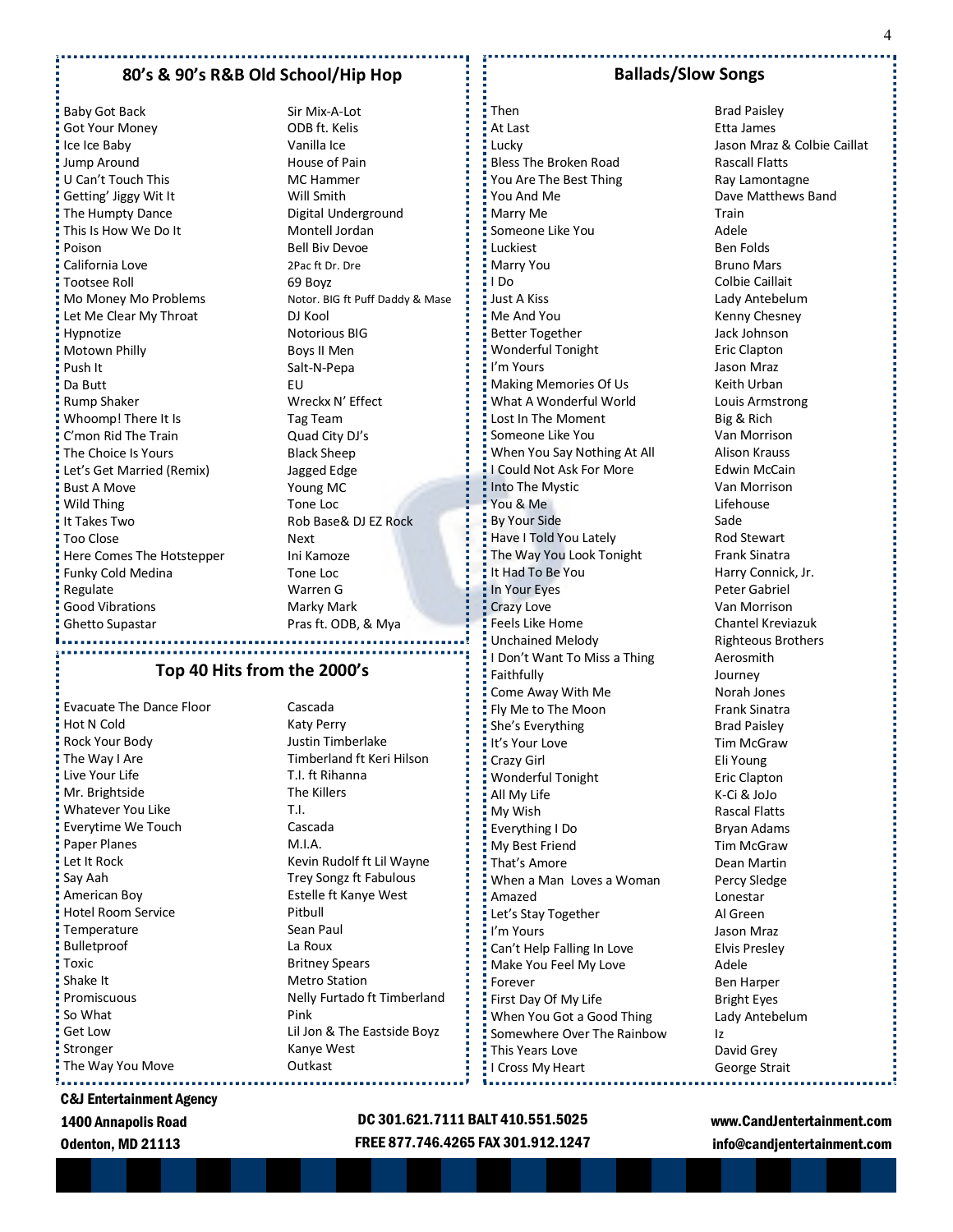#### **Generations/Anniversary Dance**

Let's Stay Together Al Green Grow Old With Me Mary Chapin Carpenter Through The Years Kenny Rogers Unforgettable Natalie & Nat King Cole Remember When Alan Jackson 100 Years Five For Fighting Forever & Ever Amen Randy Travis Wonderful Tonight Louis Armstrong The Way You Look Tonight Frank Sinatra Crazy **Patsy Cline** Love & Marriage The Contract Contract Contract Frank Sinatra Can't Help Falling In Love Elvis Presley Vou Send Me Sam Cooke **When You Say Nothing At All Mark Allison Krauss Smoke Gets In Your Eyes** Platters Sea Of Love **Honeydrippers** Always & Forever **Heatwaye** Could I Have This Dance **Anne Murray** Endless Love Lionel Ritchie & Diana Ross Everything Michael Buble Have I Told You Lately That I Love You Rod Stewart My Best Friend Tim McGraw You're Still The One Shania Twain 

#### **Cake Cutting**

Sugar, Sugar **Archies** How Sweet It Is **Marvin Gaye/James Taylor** Pour Some Sugar On Me Def Leppard Sweetest Thing U2 Sugar Pie Honey Bunch Four Tops When I'm 64 Beatles L.O.V.E. Nat King Cole 1,2,3,4 ( I Love You) Plain White T's Cut The Cake Average White Band You're My Best Friend Cueen Hit Me With Your Best Shot Pat Benatar Love & Marriage **Frank Sinatra** Love You Madly **Cake** That's Amore **Dean Martin** Happy Together Turtles Ice Cream Sarah McLachlan I Got U Babe Sonny & Cher Build Me Up Buttercup Foundations Recipe For Love Harry Connick Jr. Is This Love? Bob Marley & The Wailers My Best Friend Tim McGraw I Wanna Grow Old With You **Adam Sandler** Chapel of Love Dixie Cups Kick Drum My Heart Avett Brothers Hey Soul Sister Train Brown Sugar **Rolling Stones** Rolling Stones Sweet Escape Gwen Stefani Better Together **Jack Johnson** 

Say Hey (I Love You) Michael Franti & Spearhead

# **Father/Daughter Dance**

I Loved Her First **Heartland** My Little Girl **Tim McGraw** My Girl **Temptations** Butterfly Kisses Bob Carlisle What A Wonderful World Louis Armstrong My Wish **Rascal Flatts** Cinderella **Steven Curtis Chapman** The Way You Look Tonight Frank Sinatra Unforgettable Natalie & Nat King Cole Father & Daughter Simon Paul Isn't She Lovely **Stevie Wonder** Over The Rainbow Iz Daughters John Mayer I Hope You Dance Lee Ann Womack Daddy's Little Girl **Al Martino** Have I Told You Lately Rod Stewart How Sweet It Is (To Be Loved By You) James Taylor You are So Beautiful **Source Source Source Source Source Source Source Source Source Source Source Source Source Forever Young Communist Communist Property** Rod Stewart Then They Do Trace Adkins In My Daughter's Eyes Martina McBride You've Got A Friend James Taylor Into The Mystic **Van Morrison** Stealing Cinderella **Chuck Wicks** Dance With My Father **Luther Vandross** Lullabye Billy Joel

### . . . . . . . . . . . . . . . **Mother/Son Dance**

**E** My Wish **Rascal Flatts** \* Never Alone **Jim Brickman/Lady Antebelum** \* What A Wonderful World Louis Armstrong A Song For Mama Boyz II Men Simple Man Lynyrd Skynyrd In My Life Beatles I Hope You Dance **Lee Ann Womack** You Raise Me Up Josh Groban Have I Told You Lately Rod Stewart Because You Loved Me Celine Dion " You Are The Sunshine Of My Life Stevie Wonder Through The Years **Kenny Rogers Forever Young Communist Communist Property** Red Stewart How Sweet It Is (To Be Loved By You) James Taylor Into The Mystic Van Morrison I'll Stand By You Pretenders Could I Have This Dance **Anne Murray** Stand By Me Ben E. King Unforgettable Natalie & Nat King Cole Mamma's Song Carrie Underwood Over The Rainbow Iz **Wind Beneath My Wings** Bette Midler Isn't She Lovely Stevie Wonder Then They Do Trace Adkins  $\frac{1}{2}$  There You'll Be Faith Hill Your Song Elton John

C&J Entertainment Agency

1400 Annapolis Road

Odenton, MD 21113

DC 301.621.7111 BALT 410.551.5025 FREE 877.746.4265 FAX 301.912.1247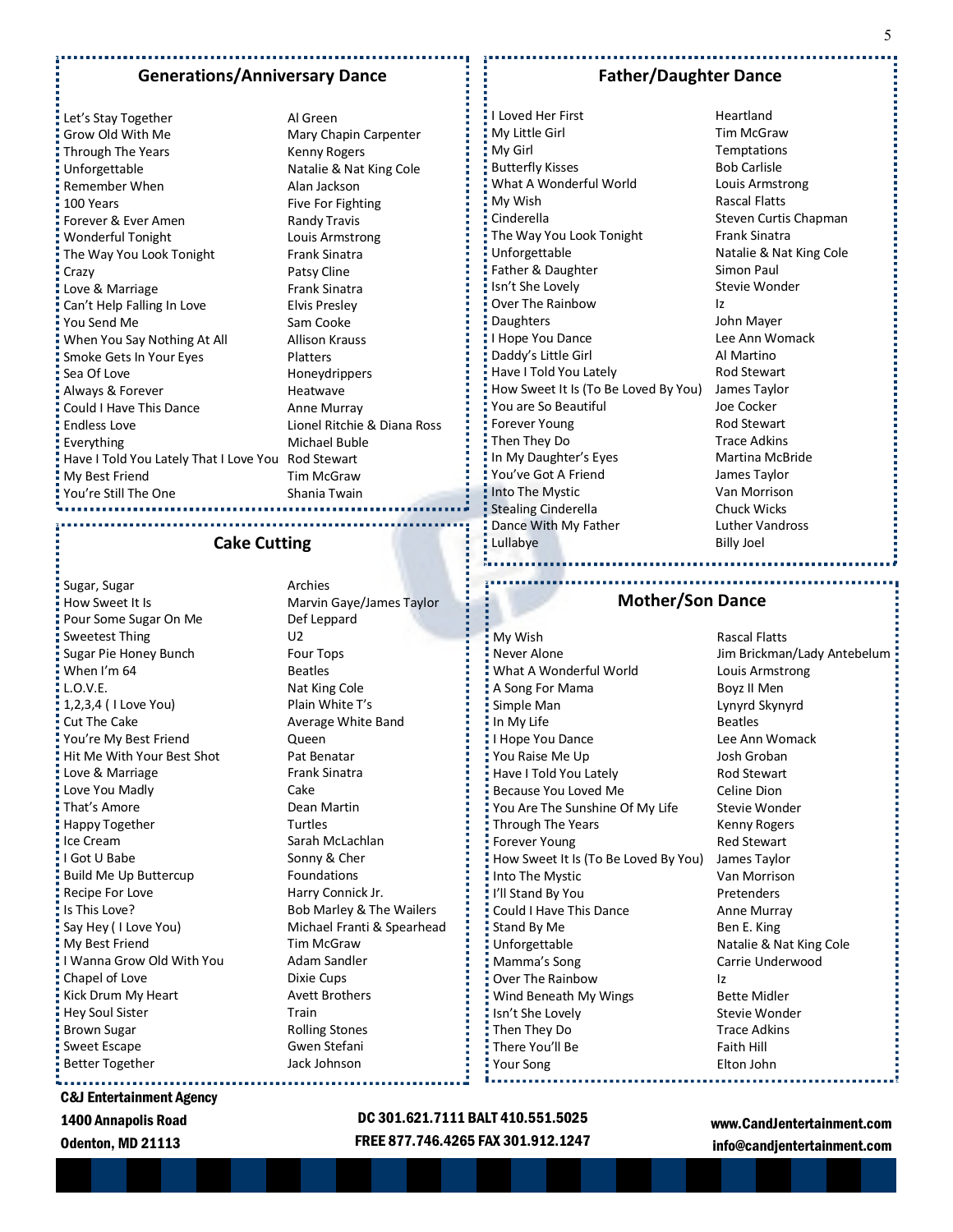#### **Wedding Party Introduction**

Party Rock Anthem LMFAO I Gotta A Feeling **Black Eyed Peas** Give Me Everything **Pitbull** Let's Get It Started Black Eyed Peas Beautiful Day **U2** All of The Lights **Kanye West** Sexy And I Know It LMFAO Forever Chris Brown We Found Love **Rihanna** Bring 'Em Out T.I. ft Jay Z Say Hey (I Love You) Michael Franti & Spearhead Get The Party Started Pink Eye Of The Tiger Survivor Crazy In Love Beyonce ft Jay Z Thunderstruck AC/DC Dynamite Taio Cruz Another One Bites The Dust **Queen** I'm Shipping Up To Boston Dropkick Murphys Get Ready For This 2 Unlimited The Final Countdown **Europe** Sexyback **Justin Timberlake** Yeah Usher ft Ludacris & Lil Jon Signed, Sealed, Delivered I'm Yours Stevie Wonder Walking On Sunshine Katrina And The Waves Gonna Fly Now (Theme from Rocky) Bill Conti Let It Rock **Kevin Rudolf ft Lil Wayne** I Believe In A Thing Called Love Darkness One More Time **Draft Punk** It Takes Two **Rob Base & DJ E-Z Rock** Pick Up The Pieces Average White Band Let's Get Married (Remix) Jagged Edge Boogie Shoes **KC & The Sunshine Band** Kernkraft 400 **Zombie Nation** OMG Usher ft Will.I.Am Seven Nation Army White Stripes Now That We Found Love Heavy D & The Boyz

### **Line/Group Dances**

Electric Slide Marcia Griffiths Cha Cha Slide DJ Casper Booti Call **Valley Strategy** Various Wobble V.I.C. Cupid Shuffle **Cupid** Cupid Crank Dat **Soulja Boy Tell 'Em** Cotton Eyed Joe Rednex Chicken Dance Emeralds Hokey Pokey Various Macarena Los Del Rio The Hustle **Van McCoy** Boot Scootin' Boogie **Alan Jackson** Achy Breaky Heart Billy Ray Cyrus YMCA Village People Tush Push Various

shout Chamber County County Communist Changes Otis Day/Isley Brothers

DC 301.621.7111 BALT 410.551.5025 FREE 877.746.4265 FAX 301.912.1247

#### **Money Dance**

Billionaire **Travie McCoy ft. Bruno Mars** Money **Pink Floyd** What A Wonderful World **Louis Armstrong** I Hope You Dance Lee Ann Womack Wonderful Tonight **Example 2** Eric Clapton For The Love Of Money **O'Jay's** Can't Help Falling In Love Elvis Presley The Way You Look Tonight Frank Sinatra Money (That's What I Want) Flying Lizards With A Little Help From My Friends Beatles Everything Michael Buble I'm Yours Jason Mraz Better Together **Jack Johnson** Brown Eyed Girl Van Morrison You've Got A Friend James Taylor All You Need Is Love **Beatles** Friends In Low Places Garth Brooks Love Story **Taylor Swift** Can't Buy Me Love **Beatles** Stand by Me Ben E. King L.O.V.E. Nat King Cole Polkas **Various** 

If I Had A \$1,000,000 Barenaked Ladies

# **Most Requested DO NOT PLAY**

Chicken Dance Various Macarena Los Del Rio YMCA Village People Cha Cha Slide DJ Casper Electric Slide **Marcia Griffiths** Mambo #5 Lou Bega My Humps Black Eyed Peas Love Shack B-52's Celebration **Celebration** Celebration **Celebration Kool & The Gang** Shout **Contract Contract Contract Contract Contract Contract Contract Contract Contract Contract Contract Contract Contract Contract Contract Contract Contract Contract Contract Contract Contract Contract Contract Contract** Grease Megamix **Value 2018** Friends in Low Places Garth Brooks Wind Beneath My Wings **Bette Midler** Bette Midler Who Let the Dogs Out Baha Men Thong Song Sisqo Sisqo Hokey Pokey Various Honky Tonk Badonkadonk<br>
Trace Adkins White Wedding **Billy Idol** Achey Brakey Heart **Billy Ray Cyrus** Billy Ray Cyrus Hot, Hot, Hot Buster Poindexter Like A Virgin **Madonna** Madonna Butterfly Kisses **Butterfly Kisses** Bob Carlysle Save a Horse Ride a Cowboy Big n' Rich Hot In Herre Nelly Dancing Queen ABBA Get The Party Started **Pink** I Will Always Love You New Your Whitney Houston Paradise By The Dashboard Light Meatloaf Stayin' Alive **Bee Gee's** 

www.CandJentertainment.com info@candjentertainment.com

# Odenton, MD 21113

C&J Entertainment Agency 1400 Annapolis Road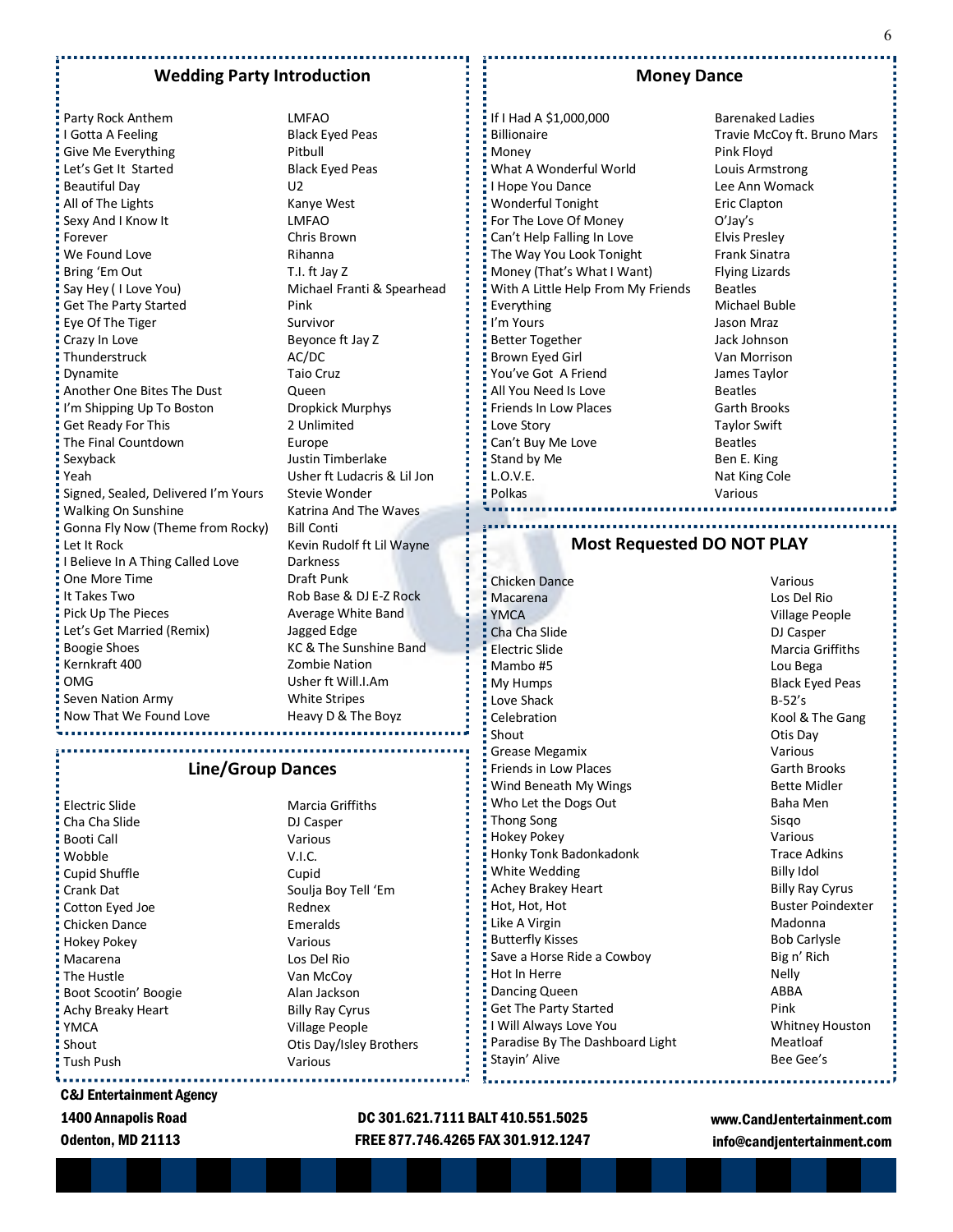# **Garter Removal/Placing On Garter**

Let's Get It On Marvin Gaye Mission Impossible Theme Kiss Prince Legs ZZ Top Hot in Herre Nelly Oh Yeah Yello You Can Leave Your Hat On Joe Cocker Foxe Lady Jimi Hendrix Theme From Mission Impossible Various Artists Cherry Pie Warrant Danger Zone **Kenny Loggins** You Sexy Thing Hot Chocolate U Can't Touch This M.C. Hammer Hot For Teacher Van Halen Sexyback Justin Timberlake I'm Too Sexy Right Said Fred The Stripper David Rose & His Orchestra Do Ya Think I'm Sexy Rod Stewart Whatta Man Salt-N-Pepa Keep Your Hands To Yourself Georgia Satellites Wild Thing Tone Loc  $\frac{1}{2}$  The Pink Panther Theme  $\frac{1}{2}$  Henry Mancini Business Time Flight of the Concords A Little Less Conversation Elvis Presley Bad To The Bone George Thorogood Brick House Commodores Milkshake Kelis Fever **Peggy** Lee Can't Get Enough Of Your Love, Babe Barry White Super Freak Rick James

# **Bouquet/Garter Toss**

Single Ladies (Put A Ring On It) Beyonce Girls Just Wanna Have Fun Cyndi Lauper It's Raining Men Weather Girls Hit Me With Your Best Shot Pat Benatar Ladies Night **Kool & The Gang** Another One Bites The Dust **Queen** Girls, Girls, Girls Motley Crue Man! I Feel Like A Woman Shania Twain Just A Girl No Doubt Girls **Girls** Beastie Boys Glamorous **Fergie ft Ludacris** Pretty Woman Roy Orbison **Example 2** Hey Ladies **Beastie Boys** ł Material Girl **Material Girl** Madonna California Gurls **Katy Perry** Hollaback Girl Gwen Stefani Gold Digger **Kanye West ft Jamie Foxx** American Woman Lenny Kravitz Macho Man Village People Another One Bites The Dust **Queen** Big Pimpin' Jay Z Ft. Ugk Bad Boys (Theme From Cops) Inner Circle Sharp Dressed Man ZZ Top Who Let The Dogs Out Baha Men Macho Man **Village People** Jump Around **House Of Pain** Danger Zone **Kenny Loggins** Firework **Katy Perry** Katy Perry Ridin' Solo **Galactic Contract Contract Contract Contract Contract Contract Contract Contract Contract Contract Contract Contract Contract Contract Contract Contract Contract Contract Contract Contract Contract Contract Co** Lady Marmalade **Christina Aguilera** 

# **Everyone/Bridal Party**

Friends In Low Places Garth Brooks With A Little Help From My Friends Joe Cocker Better Together **Jack Johnson** Everything Michael Buble Stand By Me Ben E. King Let's Stay Together Al Green L.O.V.E. Nat King Cole Bless The Broken Road **Rascal Flatts** Over The Rainbow Iz Could I Have This Dance **Anne Murray** At Last **Etta James It's Your Love Communist Communist Communist Communist Communist Communist Communist Communist Communist Communist Communist Communist Communist Communist Communist Communist Communist Communist Communist Communist Commun** I'm Yours Jason Mraz You Are The Best Thing Ray LaMontagne That's What Friends Are For **Dionne Warwick** Unforgettable Natalie & Nat King Cole Wonderful Tonight **Example 2** Eric Clapton Faithfully Journey In My Life Beatles **Whatever It Is Example 2** 2ac Brown Band Lucky Jason Mraz ft. Colbie Caillat Smile Uncle Kracker

#### **Cocktails Artists/Groups**

Bob Marley **Adele** Zac Brown Band Citizen Cope Jimmy Buffett Maroon 5 UB40 Gavin DeGraw **Jack Johnson** Colbie Caillat Jason Mraz **Donavon Frankenreiter** Beatles **Example 2** 2iggy Marley Eagles **Ingrid Michaelson** Steve Miller Band **Eric Hutchinson** Uncle Kracker Barenaked Ladies Kenny Chesney James Taylor Toby Keith Van Morrison O.A.R. Counting Crows Dave Matthews Band Simon & Garfunkel Ben Lee Elton John Regina Spektor Billy Joel Matt Nathanson Brett Dennen The Fray The Fracy Chapman John Mayer **Blues Traveler** Coldplay Rolling Stones Ben Harper CCR Rusted Root Tom Petty

# C&J Entertainment Agency

1400 Annapolis Road

Odenton, MD 21113

# DC 301.621.7111 BALT 410.551.5025 FREE 877.746.4265 FAX 301.912.1247